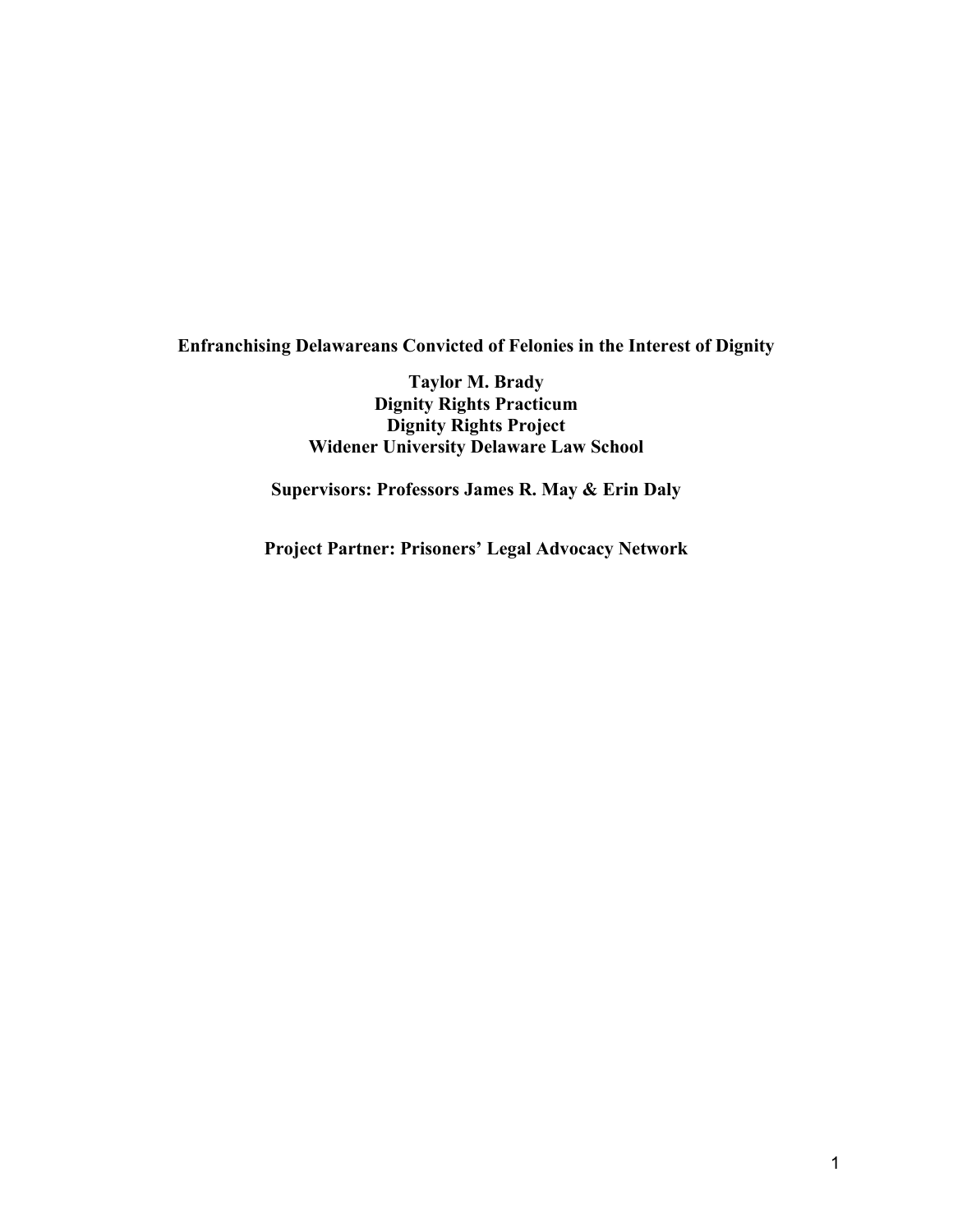#### **I. Purpose and Introduction**

### **A. Restoring voting rights for Delaware citizens convicted of felonies will promote a more dignified and equitable life in the First State.**

This paper argues in favor of restoring the franchise to people with felony convictions in the interest of dignity. The Delaware Constitution and Code disenfranchises people convicted of felonies during their sentence, and permanently disenfranchises people who commit certain felonies. This punishment infringes on the inherent dignity of all people to have agency over their lives; and to participate in the democratic process to decide who will make choices that determine their standard of living.

Historical context to the disenfranchisement of people convicted of felonies shows the intended racist origins of this practice. The racial disparities in the Delaware criminal justice system exist today as a legacy of slavery in the state.

The proposed constitutional amendment and legislation presented in this paper would prohibit the use of disenfranchisement as a punishment for a crime; and grant suffrage to people with felony convictions who are incarcerated, on parole, on probation, or under community supervision. This legislation intends to protect the inherent dignity possessed by all people and the values enshrined by the United States Constitution and the Bill of Rights in the Delaware Constitution.

#### **B. Introduction to the Delaware Constitution and Code, which allows for the disenfranchisement of citizens with felony convictions.**

In the interest of dignity, the Delaware General Assembly must amend the Article V Section 2 of Delaware Constitution and Title 15 Chapter 61 of the Delaware Code to remove conditions that deny over 11,000 people of their right to vote due to a felony conviction.<sup>1</sup>

The state's constitutional provision instating disenfranchisement as a punishment for crime originated when Delaware ratified its third constitution in 1831.<sup>2</sup> Article V Section 2 of the Delaware Constitution and Title 15 Chapter 61 of the Delaware Code disenfranchise people convicted of felonies while they serve out their sentence.3 The relevant portion of the constitution defines "sentence" to "include all periods of modification of a sentence, such as, *but not limited to*, probation, parole and suspension." (Emphasis added.)<sup>4</sup> However, the Delaware Constitution provides that incarcerated people awaiting trial and people convicted of misdemeanors can vote by sending an absentee ballot from prison.<sup>5</sup>

Conditions based on what type of felony the State convicted an individual of and the sentencing determines the length of time a person remains disenfranchised. Article V Section 2

<sup>&</sup>lt;sup>1</sup> State-by-State Data, https://www.sentencingproject.org/ (Last visited April 19, 2021).

<sup>&</sup>lt;sup>2</sup> Del. Const. Art. IV  $\frac{2}{3}$  (1831) available at https://images.procon.org/wp-

content/uploads/sites/48/1831\_del\_constitution.pdf. See also, Historical Timeline US History of Voter Disenfranchisement (August 23, 2020) available at https://felonvoting.procon.org/historical-timeline/#1800-1849 <sup>3</sup> See, Del. Const. art. V § 2 See also, 15 Del. Code 61 https://delcode.delaware.gov/title15/c061/index.html

<sup>4</sup> 15 Del. Code 61 https://delcode.delaware.gov/title15/c061/index.html

 $5$  Del. Const. art. V  $\S$  2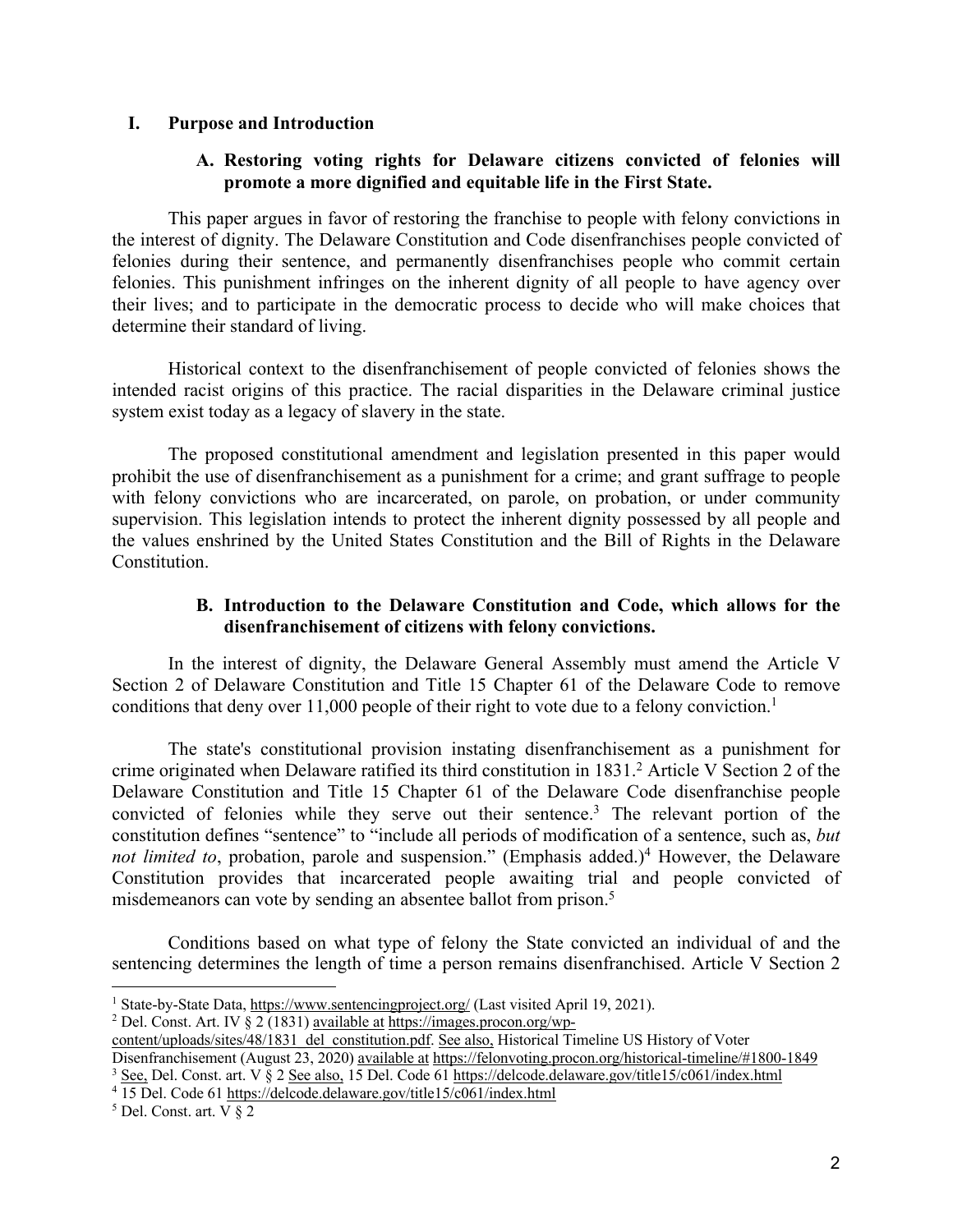of the Delaware Constitution categorizes people with felony convictions in two ways: those convicted of a disqualifying felony, and those who are convicted of another felony.<sup>6</sup> Delaware defines a disqualifying felony of moral turpitude as, "...murder or manslaughter, (except vehicular homicide)... any felony constituting an offense against public administration involving bribery or improper influence or abuse of office, or any like offense under the laws of any state or local jurisdiction, or of the United States, or of the District of Columbia... or any felony constituting a sexual offense, or any like offense under the laws of any state or local jurisdiction or of the United States or of the District of Columbia."7

The Delaware criminal justice system does not afford voting rights to people who accept a plea deal if it results in a felony conviction. A person who pleads guilty to a felony charge will lose their right to vote, even if the court issues a reduced sentence. If a person pleads *nolo contendere* and admits no guilt, but receives a felony conviction, they will lose their right to vote until the completion of their sentence. Rule 11 of Criminal Procedure for the Superior Court of the State of Delaware details the procedure for a guilty plea or a plea of *nolo contendere*, which includes ensuring a defendant is aware of their rights before the court enters the plea and sentences the defendant.<sup>8</sup> The Delaware Code defines "convictions" as "a verdict of guilty by the trier of fact, whether judge or jury, or a plea of guilty *or a plea of nolo contendere* accepted by the court." [Emphasis added].<sup>9</sup>

The state will reinstate the franchise to a person convicted of a non-disqualifying felony after their release from prison and at the conclusion of their sentence only if they reregister to vote.10 Moreover, a person convicted of a disqualifying felony will not receive the right to vote upon finishing their sentence unless they apply for a formal pardon to restore that right from the Governor.<sup>11</sup>

#### **II. Participatory Dignity and Enfranchisement**

### **A. Dignity demands that all people retain voting rights, regardless of felony conviction status.**

Dignity inherently coincides with democratic values. Participatory dignity refers to both the space where citizens engage in political action and the citizens' political action in itself.12 By virtue of the democratic process, this participation both stems from and promotes the dignity innate to every person. $^{13}$ 

First, dignity fundamentally promotes democratic values.<sup>14</sup> The framework for equal protection in democracies exists in the inherent dignity afforded to all people regardless of age,

 $6$  Id.

 $\sqrt{7}$  Id.

<sup>8</sup> Del. R. Crim. P. 11.

<sup>9</sup> 11 Del. C. 1953, § 222

<sup>&</sup>lt;sup>10</sup> Supra note 4 at  $\frac{8}{3}$  6103(a).

 $11$  Supra note 5.

<sup>&</sup>lt;sup>12</sup> Erin Daly & James R. May, Dignity Law: Global Recognition, Cases, and Perspectives, 461 (2020).  $^{13}$  Id.

<sup>&</sup>lt;sup>14</sup> Erin Daly, Dignity in the Service of Democracy, SSRN, January 19, 2011, at 15, available at, https://ssrn.com/abstract=1743773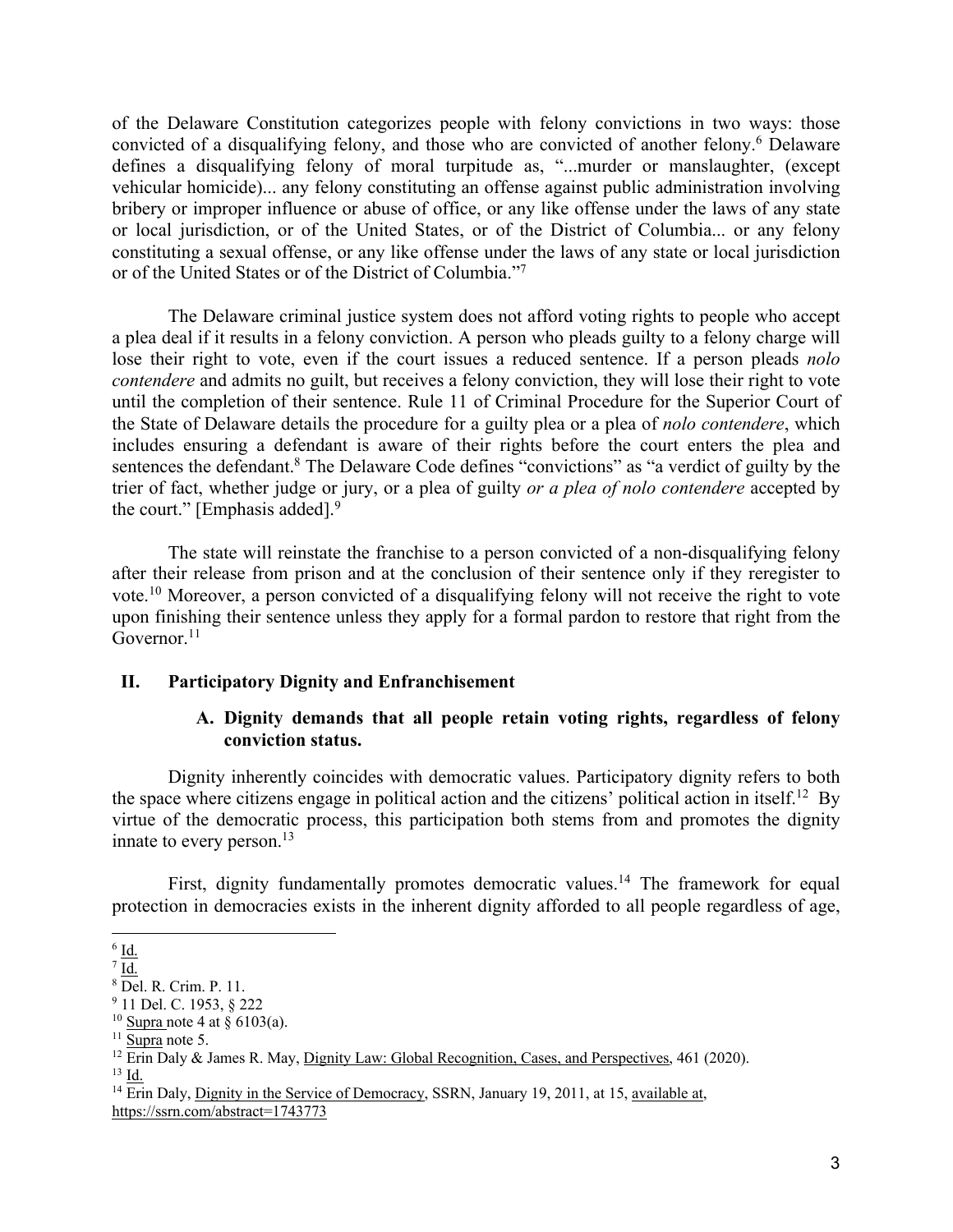gender, sexuality, race, religion, or socioeconomic status.15 In societies that recognize the dignity of its citizens by encouraging self-expression and personal development, people increasingly participate in political activity and in the public forum.<sup>16</sup> Furthermore, a democratic society promotes a dignified existence by allowing people to express their views and make decisions that shape their lives. Hannah Arendt theorized that citizens who can engage in the political process enjoy "the right to have rights," affording them protection from tyranny and allowing them to voice their opinions.<sup>17</sup>

However, many "democratic" governments actively deny large portions of its population from voting, in violation of people's inherent participatory dignity rights. Arendt describes the dignity of people excluded from engaging in the political process as "abstract nakedness;" those who lost these rights, such as stateless people and disenfranchised people, remain "vulnerable to tyranny."<sup>18</sup>

The disenfranchisement of Delaware citizens convicted of felonies fundamentally conflicts with dignity rights innate to all people. By denying people convicted of felonies the right to vote, Delaware also denies these people the dignity to make important political decisions that affect their lives. As members of the human race, people with felony convictions possess dignity and deserve equal voting rights. The racial discrimination which exists in the criminal justice system violates the inherent dignity of those who encounter it, further explained in a later section of this paper.

In the interest of dignity, the government must protect the right to vote so individuals can engage in the political process. Through participatory democracy, citizens can ensure the government passes legislation that respects "each human being, individually and collectively, and particularly of those who have been marginalized in the past."19

#### **B. Delawareans convicted of felonies deserve participatory dignity in order to shape their lives and bring attention to prison conditions.**

People disenfranchised due to felony convictions remain vulnerable to the tyranny of the state because of the limited recourse available to incarcerated people and the stigma attached to people formerly convicted of crime. In Delaware, the lack of an adequate grievance policy in its prisons denied incarcerated people their inherent dignity– infringing on their right to health and to pursue legal remedies.

Between 2015 and 2017, people incarcerated in the James T. Vaughn Correctional Center in Delaware increasingly criticized the prison's living conditions and lack of access to medical

 $^{15}$   $\underline{\text{Id.}}$ 

 $^{16}$  Id.

 $^{17}$  Id.

 $18$  <u>Id.</u> at 16.

 $19$  <u>Id.</u> at 15.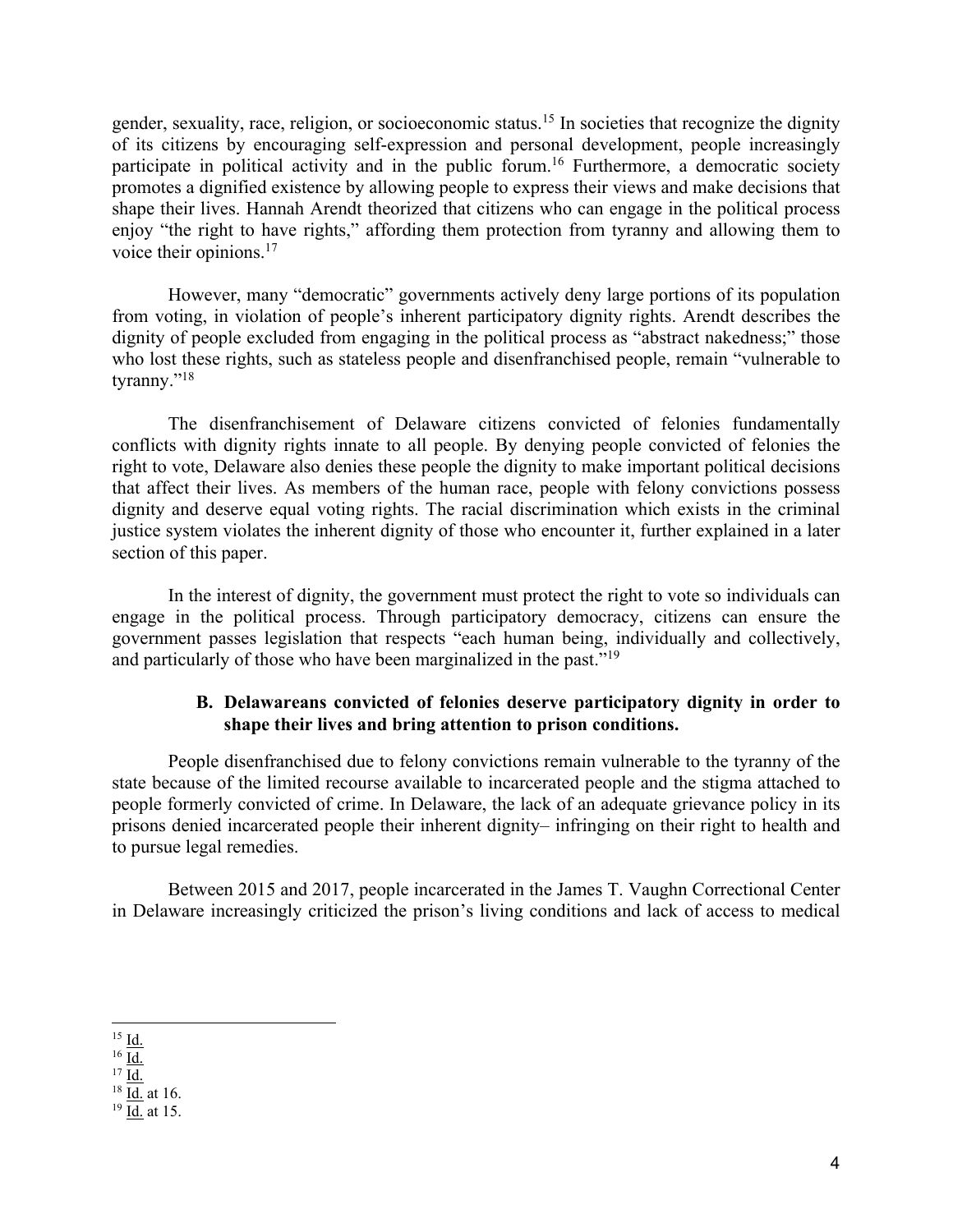treatment.20 Additionally, incarcerated people emphasized that the prison did not afford them sufficient legal resources, such as access to the courts, updated law libraries, and counsel.<sup>21</sup>

Policies that the Delaware Department of Corrections enacted insufficiently addressed the injustices in Vaughn.22 No adequate procedure existed for incarcerated people to submit grievances, leading incarcerated people increasingly reached out to the American Civil Liberties Union and the Delaware-New Jersey National Lawyers Guild Prisoner's Legal Advocacy Network to explain the worsening conditions in the prison.<sup>23</sup> The ACLU and PLAN found that the DDOC inadequately provided incarcerated people with easily-accessible policies compared to other jurisdictions.<sup>24</sup>

The lack of transparency not only affected people incarcerated at Vaughn, but their families and prisoners-rights advocates as well. The DDOC only publicly provided that it will develop grievance policies.25 Substantive policies solely accessible through a records request or by court subpoena limit options for people to help people incarcerated in the state.26 For example, in order to file a public records request, an individual must pay a fee and be a citizen of Delaware.<sup>27</sup>

Moreover, these policies prevent incarcerated people from bringing their grievances in front of the court. Federal law requires incarcerated people to exhaust the prison's internal remedies before they can bring a case in front of the court.<sup>28</sup> Without transparent policies, the DDOC essentially denies people in detention the right to seek remedies through litigation.

The infringement of the incarcerated people's dignity and lack of recourse led to an uprising at Vaughn.<sup>29</sup> Prisoners took four correctional officers hostage, and the eighteen-hour standoff resulted in the death of a correctional officer.<sup>30</sup> Prisoner-rights advocates argue that the violence could have been prevented had the prison administrators and DDOC listened to incarcerated people and addressed the injustices at Vaughn.<sup>31</sup>

The Delaware General Assembly did not respond to the uprising by investigating why people incarcerated at Vaughn resorted to violence in order to call attention to prison conditions. Instead, the legislature introduced legislation to reinstate capital punishment, so that prosecutors

 $30$  Id.

<sup>&</sup>lt;sup>20</sup> DDOC Reforms Needed to Avert Another Vaughn Incident: Initial Findings of Joint Research & Data Analysis Exercise, 3 (June 6, 2017) available at https://www.nlg.org/wp-content/uploads/2017/06/DDOC-Reforms-Neededto-Avert-Another-Vaughn-Incident.pdf

 $^{21}$  <u>Id.</u>

 $^{22}$  Id. at 5-6.

 $^{23}$  Id. at 4.

 $^{24}$  Id.

 $^{25}$  Id. at 6

 $^{26}$   $\overline{\underline{\text{Id}}}\cdot$  at 6-7.

 $27 \overline{\mathrm{Id}}$ . at 7.

 $^{28}$  Id. at 7-8.

 $^{29}$  Kamala Kelkar, Delaware Returns to Death Penalty Debate After Prison Uprising (April 16, 2017) https://www.pbs.org/newshour/nation/delaware-death-penalty-prison-uprising

 $31$  Megan Pauly, Analysis of Prisoner Grievance Letters Finds Pre-Uprising Spike (June 7, 2017) https://www.delawarepublic.org/post/analysis-prisoner-grievance-letters-finds-pre-uprising-spike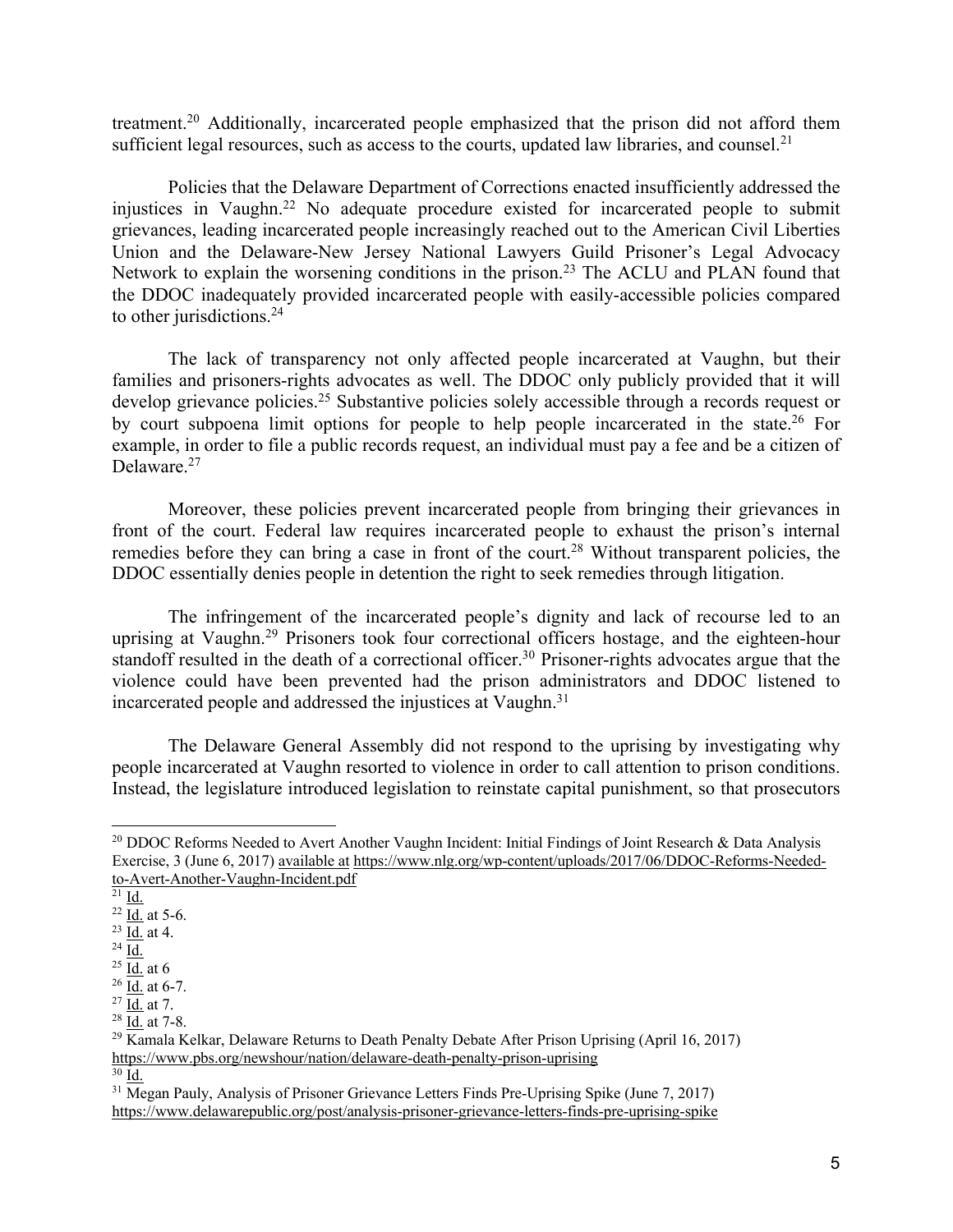could seek the death penalty against the incarcerated people involved with the death of the correctional officer.32

Both the DDOC and the Delaware General Assembly violated the dignity of people incarcerated at Vaughn. However, after this uprising, these governing bodies cannot deny the importance of participatory dignity– when the government allows people to participate in civic and political spaces, they both exercise their inherent dignity and can use their political power to demand more dignity.<sup>33</sup> If incarcerated people had a voice within the prison, the DDOC could have addressed the egregious violations of their dignity.

Furthermore, participating in the political process provides incarcerated people with autonomy and control over their lives. The Delaware Constitution and Code does not afford this recourse to people convicted of felonies, which manifests in political actors neglecting the needs of a vulnerable population. Participatory dignity gives a voice to the people, and if enfranchised, people with felony convictions can demand respect from their elected officials. If the legislature respected the grievances of incarcerated people at Vaughn, their first response would rectify the dignity violations in the prison, instead of further violating incarcerated people's dignity with the threat of capital punishment.

## **III. Analyzing Laws Disenfranchising Delaware's Incarcerated and Formerly Incarcerated Population through a Dignity Perspective**

### **A. Racism and implicit bias in Delaware's criminal justice system disenfranchises a disproportionate amount of Black people.**

Although, as of 2020, 11,524 Delawareans in total lost their right to vote due to a felony conviction, 7,839 of those people are black.<sup>34</sup> Overt racism and implicit bias in the criminal justice system contributes to this disparity.

A report submitted to the Delaware Supreme Court found that, between 2012 and 2014, despite recent criminal justice reform, the report found racial disparities in arrests, sentencing, and criminal convictions.<sup>35</sup> Although Black people account for 22% of the Delaware's general population, they constitute "42% of arrestees, 42% of criminal dispositions, 51% of incarceration sentences, and 57% of Delaware's incarcerated population."<sup>36</sup> Although the courts convict proportionally less Black people of a class A through F felony, Black people, "constitute a larger proportion of arrests for these offense groups  $(58%)$  than for all offenses  $(42%)$ ."<sup>37</sup>

Delaware Sentencing Accountability Commission developed a five-level, graduated sanctions system used by the courts during sentencing.<sup>38</sup> From level one to level five, the sentence levels include: unsupervised, field supervision, intensive supervision, partial

 $32$  Supra note 29.

 $33 \overline{\text{Supra}}$  at 461.

<sup>34</sup> Supra note 1.

 $35 \overline{\text{John}}$  M. MacDonald et al. evaluating the Role of Race in Criminal Adjudications in Delaware, 3 (2016).

 $36$  Id.

 $37 \overline{\text{Id.}}$  at 10.

 $38$  <u>Id.</u> at 15.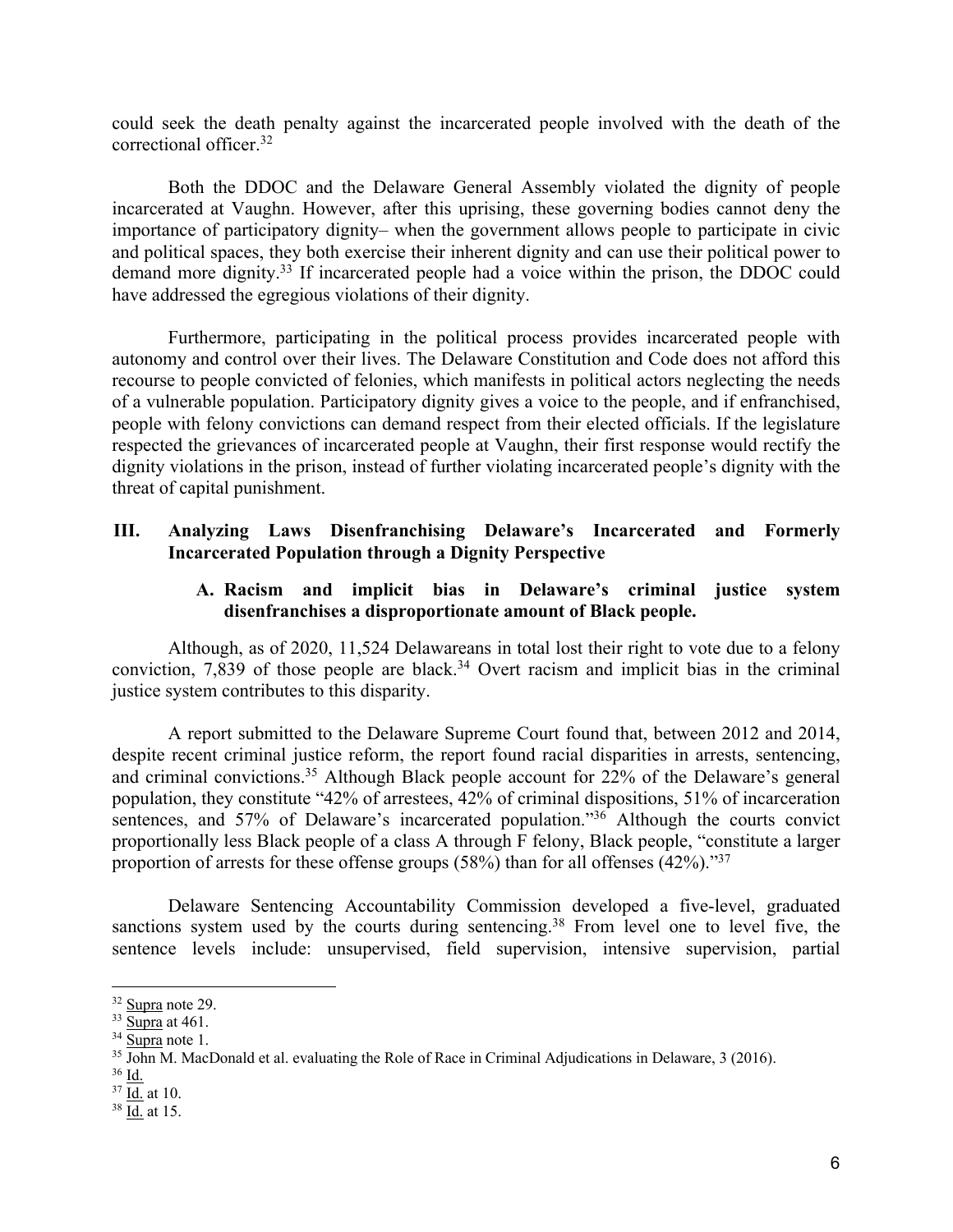confinement, and incarceration.39 However, under the Delaware Constitution, a person convicted of a felony will still lose their right to vote until the conclusion of their sentence, regardless of the sanction level.

Some of the recent reforms reduced racial disparities in sentencing.<sup>40</sup> However, the report to the Delaware Supreme Court found that, "[a]pproximately 51% of cases with at least one incarceration sentence involve African Americans. The difference between the composition of arrest and incarceration sentences cases grows by 8.5% for African Americans while it decreases by 8.8% for Whites."41 Across all five levels of criminal sanctions, Black people in Delaware "receive a larger proportion of sentences at greater levels of graduated sanctions."42 Furthermore, Black Delaware citizens are more likely to be sentenced to incarceration and have a prior felony conviction.43

Racial discrimination in the criminal justice system leads to racial disparities in the prison system. According to the 2020 United States Census, white people make up about 62% of Delaware's population; black people account for about 23%; Hispanic people make up about 9%; Asian and Pacific Islanders account for a little more than 4%; Native people make up less than 1%; and almost 3% of people identified as two or more races.<sup>44</sup> Compared to the racial demographics of Delaware's incarcerated population, the differences are astounding. As of 2017, 56% of Delaware's incarcerated people identify as black; white people make up only 40%; Hispanic people account for 4%; and Native and Asian people each account for less than 1% of the prison population.<sup>45</sup>

However, pretrial detention explains approximately 20% of the racial disparity in the prison population.46 This highlights another racial justice issue– the for-profit cash bail system used by the Delaware criminal justice system.

Furthermore, racially discriminatory parole sentencing affects the franchise of Delaware citizens convicted with felonies since the restoration of their voting rights occurs at the conclusion of their sentence, including parole. Longer parole sentences increase the likelihood that a person will violate the conditions of their release.47 Parole boards release Black people with felony convictions strategically, increasing the likelihood that they will violate parole compared to While parolees.<sup>48</sup> Therefore, the discriminatory effects of Black people with nondisqualifying felony conviction receiving longer parole sentences not only include a longer period of disenfranchisement, but also an increased chance of reentering the prison system.

<sup>39</sup> Id.

 $40 \overline{\mathrm{Id.}}$  at 10.

 $41$  Id. at 14.

 $42 \underline{\overline{Id}}$  at 15.

 $43 \overline{Id}$ .

<sup>44</sup> United States Census Bureau Quick Facts- Delaware (2020) https://www.census.gov/quickfacts/DE

<sup>45</sup> Vera Institute, Incarceration Trends in Delaware (2019) available at

https://www.vera.org/downloads/pdfdownloads/state-incarceration-trends-delaware.pdf  $\overline{^{46}}$  Supra note 35 at 26.

<sup>&</sup>lt;sup>47</sup> Stéphane Mechoulan & Nicolas Sahuguet, Assessing Racial Disparities in Parole Release, (2015) at 42.

 $48$  <u>Id.</u> at 43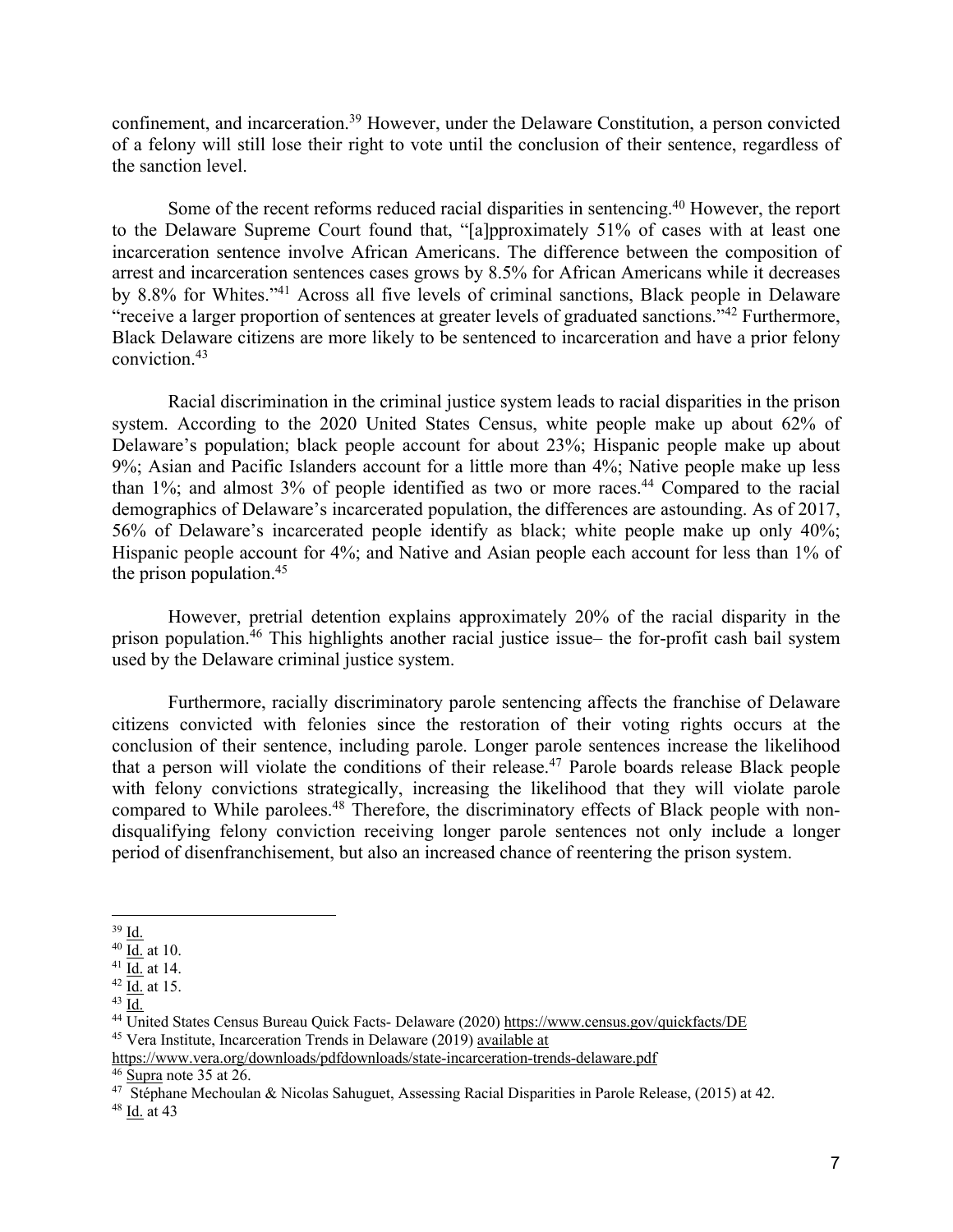#### **1. Delaware's restrictions on voting rights for people convicted of felonies stems from a legacy of slavery and racism.**

The context of when a bill passed or the state constitution ratified can determine if the legislature intended to use the law to racially discriminate. As stated in the introduction, Delaware began disenfranchising people as a punishment for committing a crime when it ratified its third constitution in 1831.49 According to the 1860 Census, just before the onset of the Civil War, Delaware had 1,900 black people in bondage.<sup>50</sup> During the mid-19th century, racial tension grew in Delaware because it contained the largest free black population per capita in the country.51 Because the Delaware legislature passed an increasing number of these laws as the free black population grew, the government officials likely intended to use the constitutional provision to discriminate against free black people.

Several racial discriminatory laws passed in Delaware's antebellum period explicitly intended to oppress the free black people in the state. Black codes passed in 1832 regulated the lives of free black people systematically.<sup>52</sup> Labor laws passed during the mid-nineteenth century regulated what employment Black people could hold, while coercive labor laws allowed the state to sell "idle and poor" free black people back into slavery for a year.<sup>53</sup> In 1863, during the midst of the Civil War, the Delaware legislature passed a law that would not allow a free black person to, "'enjoy any rights of a free man other than hold property or to obtain redress in law or in equity for any injury to his person or property.'" The sheer number of laws restricting the rights and freedoms of free black people in Delaware passed during the time period when the state ratified its third constitution to include disenfranchising people as a punishment for crime shows that this provision likely meant to discriminate by race.

At the end of the Civil War, Delaware refused to join the other Union states in supporting abolishment of slavery. The United States passed the 13th Amendment to the Constitution in 1865, freeing Black people in bondage.<sup>54</sup> However, Delaware did not ratify this amendment until 1901.55

Although the Delaware legislature implemented this constitutional provision 190 years ago, the racist intent overtly manifests itself in the disproportionate incarceration and disenfranchisement of its Black citizens.

### **2. Dignity, voting rights, and racial justice remain interdependent in American democracy.**

In the United States, marginalized groups continue to fight to secure their dignity and the right to vote, despite the Constitution guaranteeing those rights. Before the Voting Rights Act passed in 1965, right-wing groups lobbied state legislatures to implement tactics such as "so-

<sup>&</sup>lt;sup>49</sup> Mark Eichmann, Juneteenth Did Not Mean Freedom for Delaware Slaves, (June 19, 2020) https://whyy.org/ <sup>50</sup> Id.

<sup>51</sup> William H. Williams, Slavery and Freedom in Delaware, 1639-1865 198 (1996)

<sup>52</sup> Id. at 198.

 $\frac{53}{10}$ . at xviii and 198.<br> $\frac{54}{10}$  Supra note 49.

 $^{55}$  <u>Id.</u>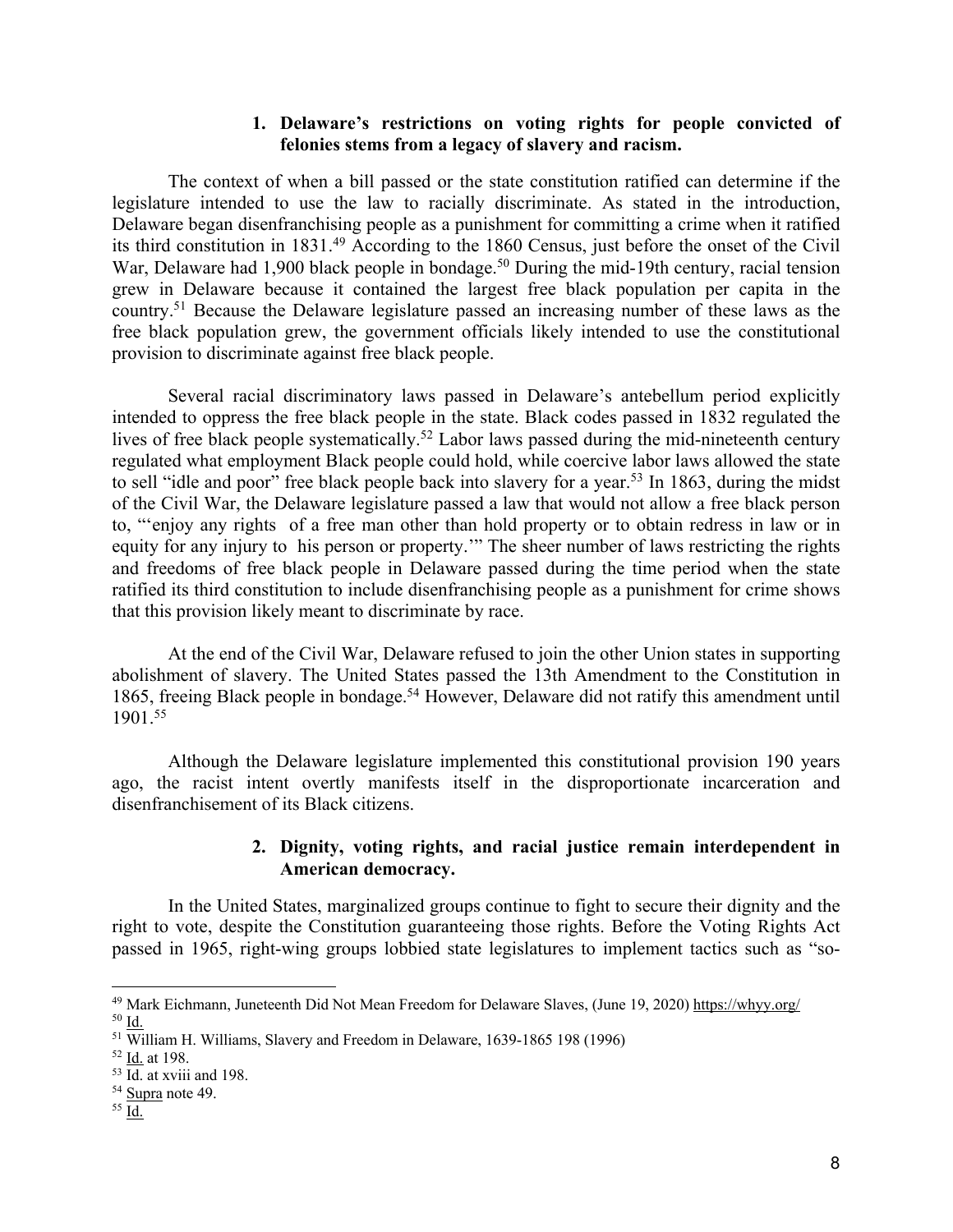called" literacy tests designed to bar Black people from registering to vote.<sup>56</sup> John Lewis, an inspirational civil rights leader, witnessed firsthand the effects of states' laws preventing Black people from exercising their right to vote.<sup>57</sup> He and other movement leaders braved violence from police and White citizens to protest these racially discriminatory laws, most notably in Selma, Alabama on March 7, 1965.58

On March 15, 1965, in response to the violence against Black Americans who protested for equality under law in Selma, President Lyndon B. Johnson gave a speech on the dignity of equal voting rights to Congress.59 His famous first line firmly establishes a connection between dignity and enfranchisement in the American tradition– "I speak tonight for the dignity of man and the destiny of democracy."60 President Johnson reframed famous lines from the Declaration of Independence, Thomas Paine, and Patrick Henry in a dignity context:

Those words are a promise to every citizen that he shall share in the dignity of man. This dignity cannot be found in a man's possessions; it cannot be found in his power, or in his position. It really rests on his right to be treated as a man equal in opportunity to all others. It says that he shall share in freedom, he shall choose his leaders, educate his children, and provide for his family according to his ability and his merits as a human being.<sup>61</sup>

President Johnson promised to send legislation to Congress to protect the inherent dignity by granting protections to Black Americans' enfranchisement.62 He argued that the Constitutional requirement, obligation to morality, and fulfillment of human rights surpassed States' rights to bar people from voting due to their race. $63$ 

Using President Johnson's dignity framework, John Lewis argued for renewing provisions of the Voting Rights Act which would expire in 2007, stating, "[l]et us indeed continue to ensure the dignity of man and the destiny of democracy here in America as we export these values around the world."64 However, in 2013 the Supreme Court decision in Shelby County v. Holder stripped away some of the protections afforded by the VRA.<sup>65</sup> The VRA required certain counties to submit proposed changes to their election law to the United States Attorney General or a panel of District Court judges in Washington, DC to ensure that the law would not disenfranchise Black voters; this prevented the implementation of 86 proposed changes from 1998 through 2013.<sup>66</sup> After the decision in Shelby, counties formerly bound to the

 $62 \overline{Id}$ .

<sup>56</sup> John Lewis, The Voting Rights Act - Ensuring Dignity and Democracy, 32 HUM. Rts. 2, 2005

<sup>57</sup> Id.

 $58 \overline{Id}$ .

<sup>59</sup> Lyndon B. Johnson, President Johnson's Special Message to the Congress: The American Promise, LBJ Presidential Library, (Last Accessed March 19, 2021), available at http://www.lbjlibrary.org/lyndon-bainesjohnson/speeches-films/president-johnsons-special-message-to-the-congress-the-american-promise  $\overline{60}$  Id.

 $61$   $\underline{Id}$ . (Emphasis added.)

<sup>63</sup> Id.

<sup>64</sup> Supra note 56 at 6.

<sup>&</sup>lt;sup>65</sup> Catalina Feder et al., Voter Purges After Shelby: Part of Special Symposium on Election Sciences, Sage Journals 687 (2020).

 $66$  Id.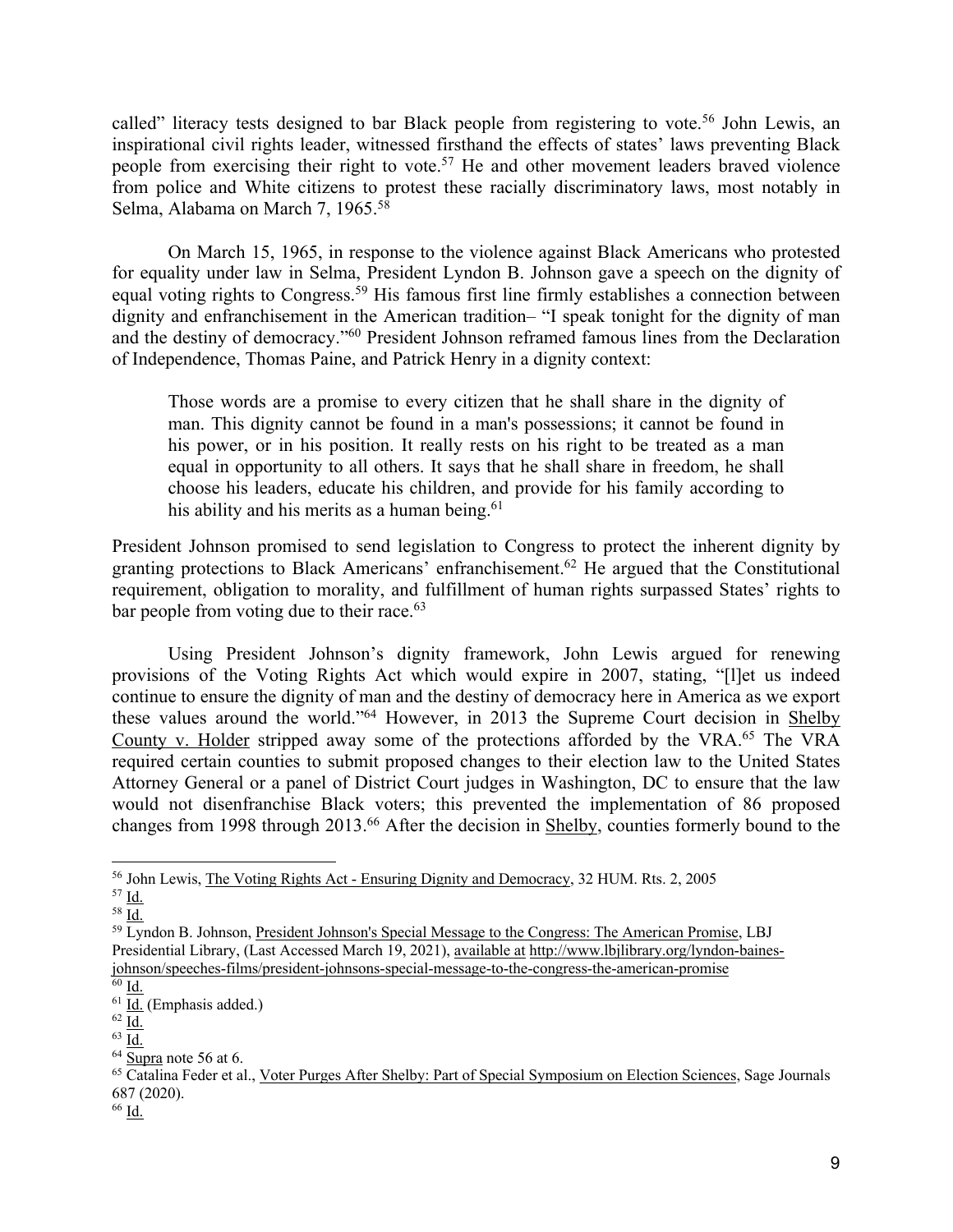VRA preclearance section targeted Black citizens through erroneously purging the voter rolls and passing restrictive new voter registration policies.67 Instead of considering the dignity of voters, especially minority voters, as Justice Ginsburg did in her dissent;<sup>68</sup> the majority held that the VRA infringed on the dignity of states. $69$ 

Like the laws states passed to prevent the Black people from registering to vote prior to the Voting Rights Act and after the Shelby decision, Delaware's codified disenfranchisement of people convicted of felonies deprives a disproportionate amount of Black people of their right to vote and infringes on their inherent dignity.

### **B. Reforms of Delaware's Code and Constitution expanded voting rights for people convicted of felonies and ended prison gerrymandering, which establishes precedent to expand voter eligibility to re-enfranchise its citizens with felony convictions.**

Activists in Delaware succeeded in reforming many laws restricting voting rights of people with felony convictions. Since the turn of the millennium, the Delaware legislature passed several major reforms. In the year 2000, the legislature amended Title 15 Chapter 61 of the Delaware Code to enfranchise most people with felony convictions, with the exception of people convicted of a disqualifying felony, after a five-year waiting period.<sup>70</sup> In 2013, the legislature passed the Hazel D. Plant Voter Restoration Act, which removed the five-year waiting period and restored the right to vote to most people convicted of felonies after the completion of their sentence, parole, probation, and community supervision.<sup>71</sup> Recently, in 2016, the Delaware legislature passed the bill SB 242 which removed financial barriers to re-enfranchisement, such as the payment of fines, fees, and restitution, before restoring voting rights.72

Furthermore, activists in Delaware succeeded in ending prison gerrymandering. In 2010, the legislature amended Title 29 Chapter 8 of the Delaware Code to not count incarcerated people in the district of the prisons after the decennial census.73 This is accomplished in two ways. First, people in prisons who did not reside in the state prior to incarceration would not count as part of the county's population for redistricting purposes.<sup>74</sup> Second, incarcerated people who resided in Delaware prior to incarceration will be counted at their last known address in the state for the census.<sup>75</sup> Ending prison gerrymandering shows the awareness of the Delaware legislature to inequities that exist in the political and prison system.

<sup>67</sup> Id. at 690.

<sup>68</sup> Shelby County v. Holder, 570 U.S. 529, 565 (2013).

<sup>69</sup> Id. at 543

 $\frac{70}{6}$  Supra note 4. See also, Delaware 140th General Assembly Chapter 314 available at

https://legis.delaware.gov/SessionLaws/Chapter?id=19687

<sup>71</sup> Voting Rights Restoration Efforts in Delaware (Feb. 18, 2018) https://www.brennancenter.org/ <sup>72</sup> Id.

<sup>73</sup> 29 DE Code § 804A (2019)

 $rac{74}{75}$  <u>Id.</u>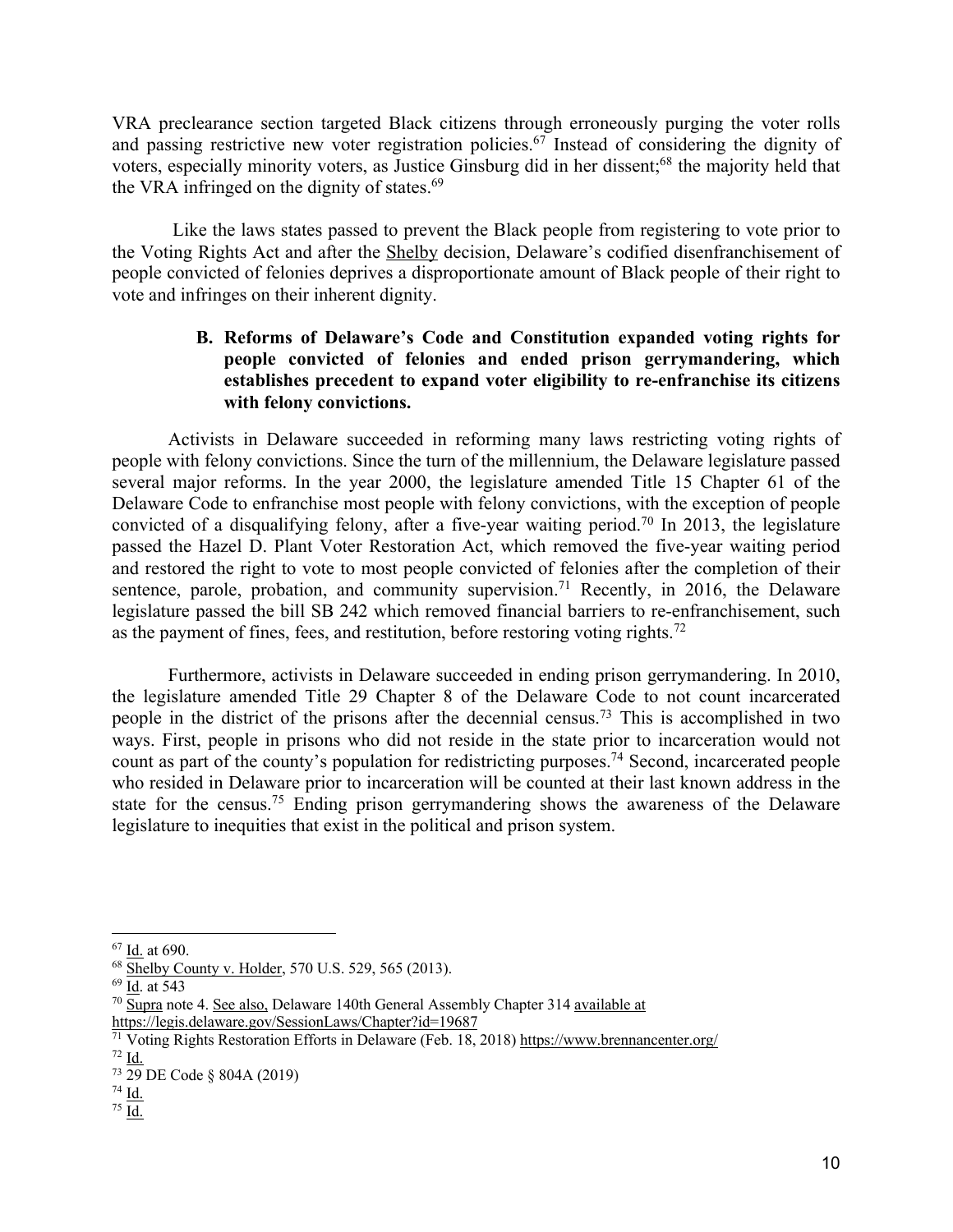#### **IV. Dignity-Based Arguments for Enfranchising People in Incarceration**

#### **A. Through a dignity-based framework, international law and norms require that people regain their right to vote once freed from incarceration.**

Participatory dignity often manifests as the civil and political rights a country grants its citizens, including suffrage. Many international and nongovernmental organizations recognize the value of civil and political rights in their charters and covenants.

Since its 1945 founding, the United Nations recognized the importance of dignity inherent in all people in the Preamble of its Charter.<sup>76</sup> In the Universal Declaration of Human Rights, ratified in 1947, the United Nations further emphasized the importance of dignity.<sup>77</sup> The drafters used dignity as a framework for all of the provisions within the UDHR.<sup>78</sup>

In 1966, the United Nations adopted the International Covenant on Civil and Political Rights, which then entered into force in 1976.79 The ICCPR recognized that suffrage remains one of the most crucial rights to maintain an individual's dignity. Article 25 Section (b) of the ICCPR states that, "[e]very citizen shall have the right and the opportunity, without any of the distinctions mentioned in Article 2 and without unreasonable restrictions…. [t]o vote and to be elected at genuine periodic elections which shall be by universal and equal suffrage and shall be held by secret ballot, guaranteeing the free expression of the will of the electors..."<sup>80</sup> The distinctions in Article 2 of the ICCPR include: "race, colour, sex, language, religion, political or other opinion, national or social origin, property, birth or other status."81 The other statuses recognized by the United Nations include incarceration status and criminal convictions.<sup>82</sup>

The United States Senate ratified the ICCPR in 1992, which President George H.W. Bush then signed into law.83 However, it included Reservations, Understandings, and Declarations which weakened the United Nations' ability to enforce the treaty against the United States.<sup>84</sup> The first declaration made by the United States stated, "...that the provisions of Articles 1 through 27 of the Covenant are not self-executing."85 This prevents the relevant provisions of the ICCPR that would expand protections of voting rights from becoming actionable, which this paper will examine further in a later section.

Eleven countries objected to the United States' RUDs to the ICCPR because without the articles, there lacks a true purpose to ratify this treaty.86

<sup>76</sup> Supra note 12 at 23.

 $77 \overline{\mathrm{Id}}$ . at 27.

<sup>78</sup> Id.

<sup>&</sup>lt;sup>79</sup> International Covenant on Civil and Political Rights, March 23, 1976, 999 U.N.T.S. 171.

 $80 \underline{\mathsf{Id}}$ .

 $81 \underline{Id.}$ 

 $82 \overline{Id}$ .

<sup>83</sup> Kristina Ash, U.S. Reservations to the International Covenant on Civil and Political Rights: Credibility Maximization and Global Influence, 3 Nw. J. Int'l Hum. Rts. 3 (2005).

<sup>&</sup>lt;sup>84</sup> Supra note 79.

 $85 \overline{Id.}$ 

<sup>&</sup>lt;sup>86</sup> Supra note 83 at 6.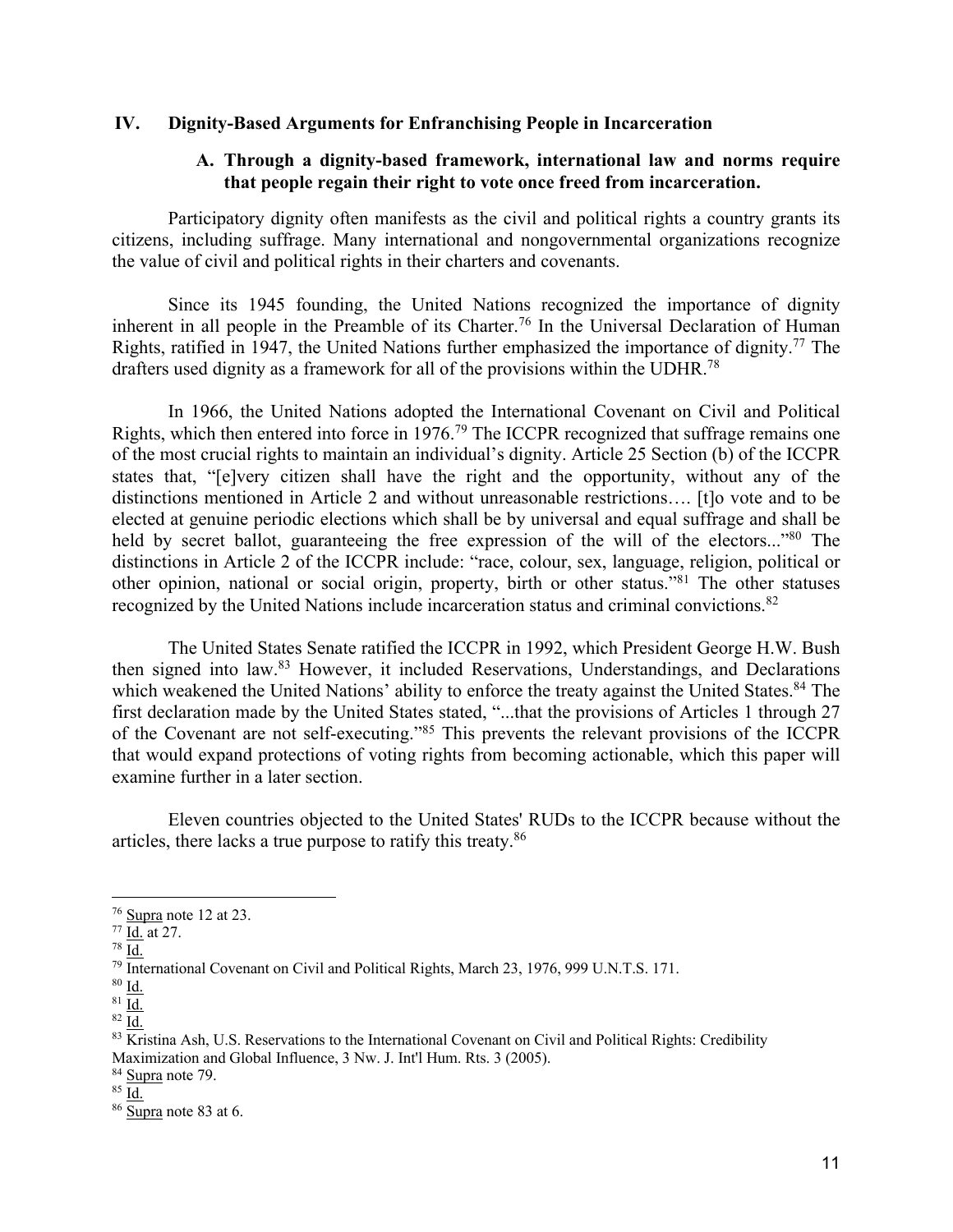In 2006, the United Nations Human Rights Committee opened an investigation on the United States' compliance with Article 25 of the ICCPR.<sup>87</sup> The Committee found that the United States did not comply with its duties under this Covenant because of its practice of disenfranchising people convicted of crimes and incarcerated people.<sup>88</sup>

The European Convention on Human Rights, despite not containing a dignity provision, uses Article 3 of Protocol 1, the provision against cruel and unusual punishment, to reinstate the franchise to people released from prison on license, regardless of the conditions of release.<sup>89</sup> Although not a party to this agreement, the United States can utilize its constitutional provision that protects citizens against cruel and unusual punishment to give the franchise to people with felony convictions.

#### **B. In allowing disenfranchisement as a punishment for crime, the Delaware Constitution contradicts the rights it grants to all people, and infringes on the inherent dignity all people possess.**

Like the United States Constitution and many other state constitutions, the Delaware Constitution contains a Bill of Rights, found in Article 1. The constitutional provision allowing disenfranchisement for punishment for a crime contradicts many of the rights guaranteed by the Delaware Constitution.

Article 1 Section 3 of Bill of Rights in the Delaware Constitution demands that "[a]ll elections shall be free and equal."90 How can an election be "free and equal" when, as of 2020, over 11,000 people lost their right to vote as a result of the provisions in the Delaware Constitution and Code?91 Furthermore, 68% of Delaware's disenfranchised population identifies as black, in a state where less than a quarter of the population identifies as black.<sup>92</sup> The denial of inherent participatory dignity, coupled with blatant racial discriminatory effects, contradicts with the state's guaranteed right of "free and equal" elections.

Article 1 Section 11 of the Delaware Constitution's Bill of Rights prohibits cruel and unusual punishments. The state allowing some incarcerated people to vote while denying the same right from others appears cruel and unusual on its face. Prosecutors hold discretion to charge a person with a misdemeanor or a felony charge, which can be arbitrary. Also, a coconspirator may face a reduced charge in exchange for testifying against their partner, which creates a possibility that strips one person of their suffrage, even when involved in the same crime.

Article 1 Section 21 states that "[e]quality of rights under the law shall not be denied or abridged on account of race, color, national origin, or sex."93 The disproportionate amount of

<sup>87</sup> U.N. Committee Says U.S. Bans on Former Prisoner Voting Violate International Law, https://www.aclu.org/ <sup>88</sup> Id.

 $\overline{\text{B}}$ <sup>89</sup> Hirst v. the United Kingdom (No. 2) ECHR 681, available at https://hudoc.echr.coe.int/engpress#{%22itemid%22:[%22003-1463854-1529848%22]}<br><sup>90</sup> Del. Const. art. 1 § 3

 $91$  Supra note 1.

 $92 \overline{Id}$ .

<sup>93</sup> Del. Const. art. 1 § 21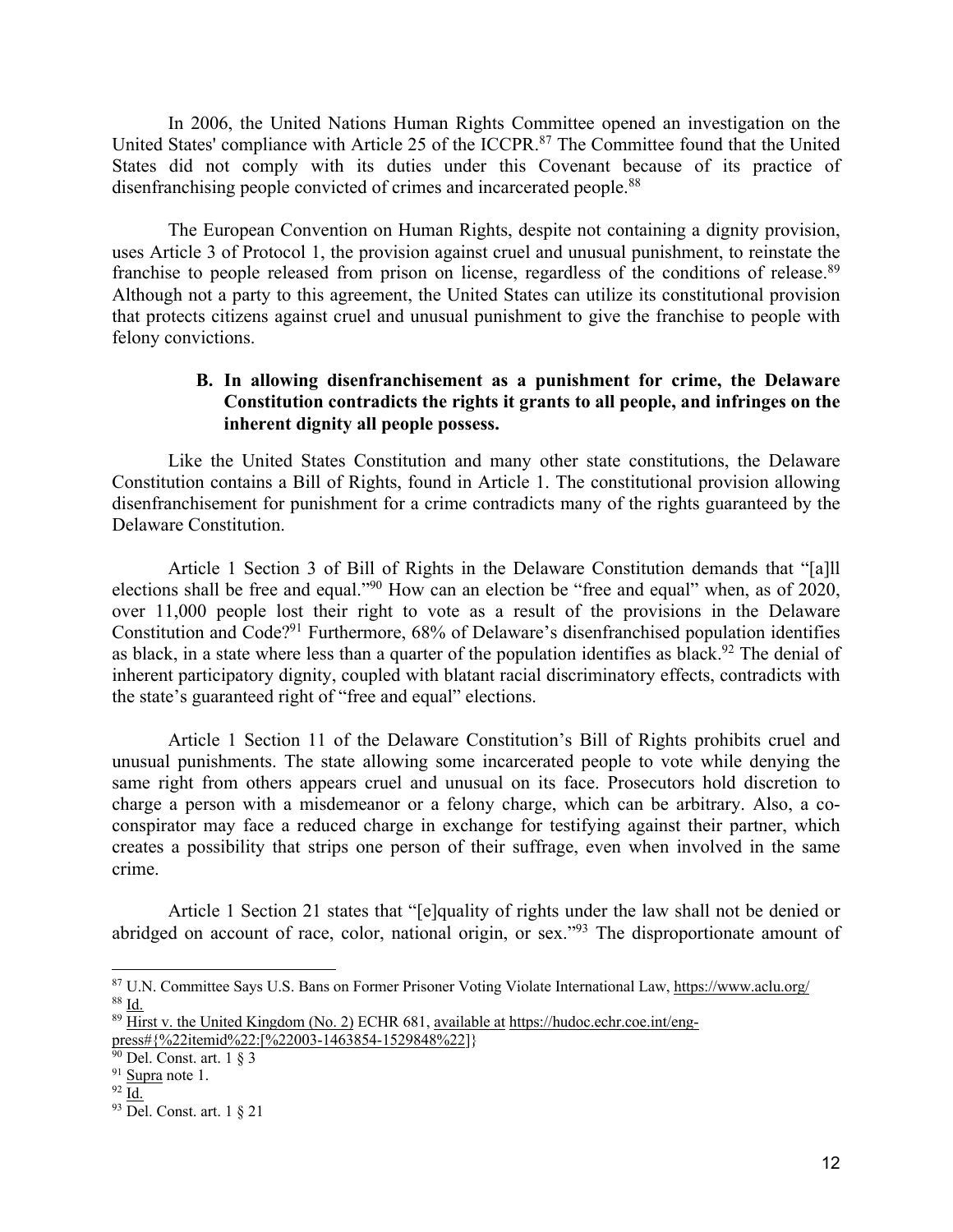black people incarcerated in Delaware and who became disenfranchised due to felony convictions constitutes as *de facto* discrimination of their race.

#### **C. The United States Constitution should protect the rights of incarcerated people to vote.**

Delaware initiated the grand experiment of democracy when it became the first state to ratify the United States Constitution.

The United States Constitution should, in theory, grant suffrage to all people regardless of their felony conviction status. The Bill of Rights and subsequent Amendments afford many rights and protections to American citizens. The Sixth Amendment states that people in the justice system are innocent until proven guilty.<sup>94</sup> Although Delaware allows people in detention awaiting trial to vote using an absentee ballot, many states do not.<sup>95</sup> Denying a person from exercising their fundamental right to vote without due process violates their Sixth Amendment rights.

The Eight Amendment protects people from cruel and unusual punishment. Disenfranchising a person, essentially stripping them of their fundamental right to participate in the political process, is a cruel punishment.<sup>96</sup> It is also unusual as most democratic nations do not permanently ban a person from voting as punishment for a crime.<sup>97</sup>

Under the Equal Protections Clause of the Fourteenth Amendment, the United States government should not deny the right to vote based on felony conviction status.<sup>98</sup> However, the United States Supreme Court held that the government may constitutionally disenfranchise people convicted of felonies in Richardson v. Ramirez.<sup>99</sup> Section 2 of the Fourteenth Amendment states that the state may disenfranchise a person due to their "participation in rebellion, or other crimes." The court determined that the term "other crimes" in this clause included felony convictions. However, this Supreme Court decision does not prohibit state or federal legislature from passing legislation to ban this practice.

The Supreme Court recognized some states unconstitutionally disenfranchised people with felony convictions because the legislature intended the racially discriminatory effect. In Hunter v. Underwood, the Court struck down Section 182 of the Alabama state constitution which disenfranchised people convicted of a crime enumerated in the provision, any felony, and the broad provision of "any crime... involving moral turpitude."100 The state government could revoke voting rights when convicting a person of a misdemeanor not specifically listed in the

<sup>94</sup> U.S. Const. amend. VI

<sup>&</sup>lt;sup>95</sup> Danielle Root & Lee Doyle, Protecting the Voting Rights of Americans Detained While Awaiting Trial (August 23, 2018) https://www.americanprogress.org/

<sup>96</sup> U.S. Const. amend. VIII

<sup>97</sup> Alessandrra Luini del Russo, Prisoners' Right of Access to the Courts: A Comparative Analysis of Human Rights Jurisprudence in Europe and the United States, 13 J. Int'l L. & Econ. 1 (1978).

<sup>98</sup> U.S. Const. amend. XIV

<sup>99</sup> Richardson v. Ramirez, 418 U.S. 24 (1974)

<sup>100</sup> Hunter v. Underwood, 471 U.S. 222, 226 (1985).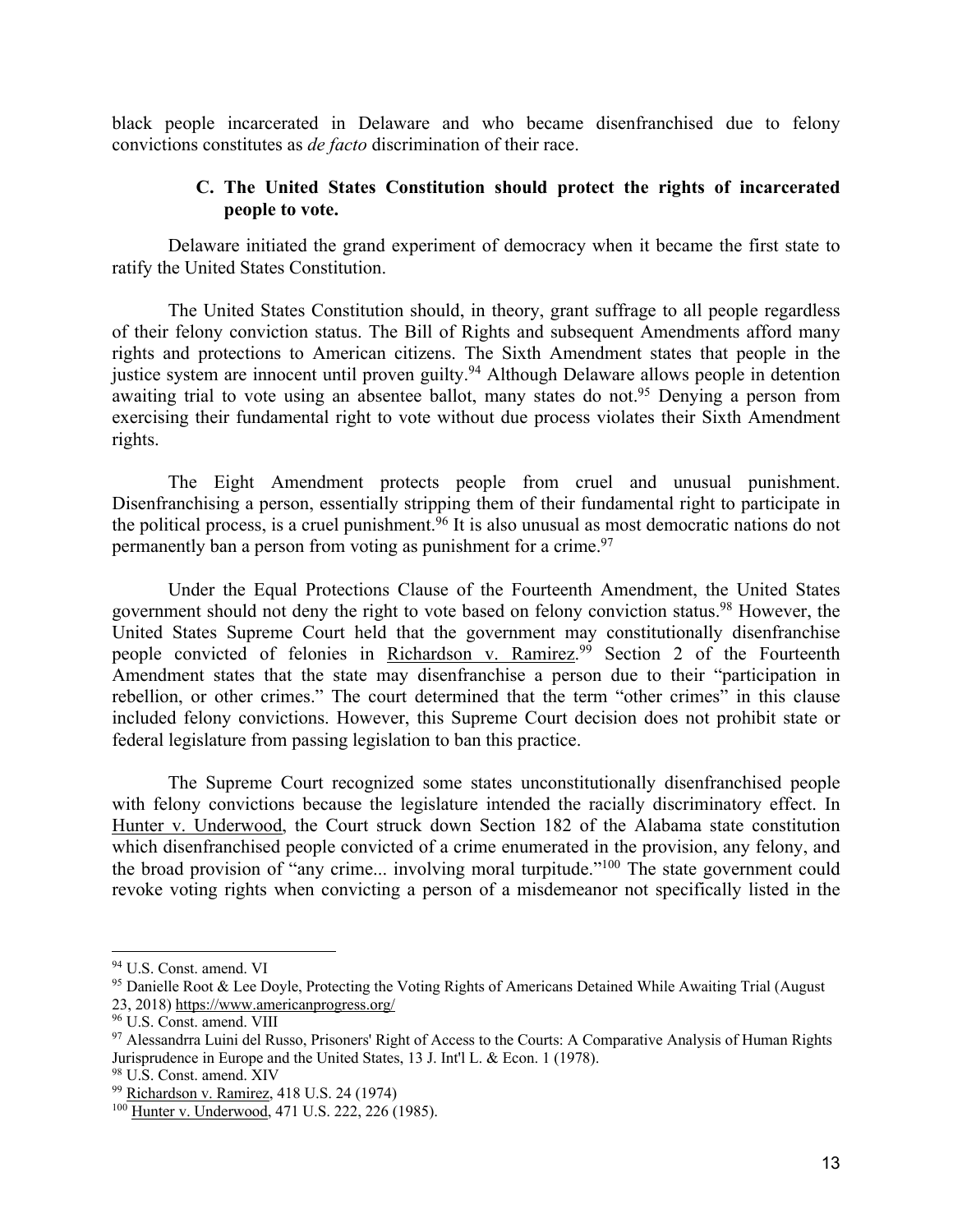Constitution by using Alabama case law as precedent, or through the Attorney General's opinions.101

The Court of Appeals found indisputable evidence of the racially discriminatory intent of this constitutional provision, despite the racially neutral language on its face.<sup>102</sup> Thereafter, the Supreme Court affirmed the appellate court's application of Arlington Heights v. Metropolitan Housing Development Corp. to determine if the provision violated the Equal Protections Clause.<sup>103</sup> The facts supporting the Court of Appeals holding that the provision unconstitutionally racially discriminated include:

The registrars' expert estimated that by January 1903 section 182 had disfranchised approximately ten times as many blacks as whites. This disparate effect persists today. In Jefferson and Montgomery Counties blacks are by even the most modest estimates at least 1.7 times as likely as whites to suffer disfranchisement under section 182 for the commission of nonprison offenses.<sup>104</sup>

The Supreme Court found Section 182 unconstitutional due to the original racially discriminatory intent, "[w]ithout deciding whether § 182 would be valid if enacted today without any impermissible motivation."105

The constitutional provision disenfranchising Delaware citizens convicted of felonies originated from the legislature's fear of a growing population of free Black citizens in the slave state.<sup>106</sup> Even today, Delaware convicts a disproportionate amount of Black people with felonies, resulting in a disproportionate number of disenfranchised Black people.107 Article V Section 2 of the Delaware Constitution cannot survive a constitutional challenge, because it prohibits states from enforcing racially-neutral laws passed with the intent to discriminate against people based on race.

Article VI Clause 2 of the Constitution states, "...all Treaties made, or which shall be made, under the Authority of the United States, shall be the supreme Law of the Land; and the Judges in every State shall be bound thereby, any Thing in the Constitution or the Laws of any State to the Contrary notwithstanding." Because the United States Senate ratified the ICCPR, and President Bush signed it in 1992, Supremacy Clause demands that the treaty preempt existing federal and state legislation.108 Under this assumption, the ICCPR, now the supreme law of the land, supersedes individual states' laws that disenfranchise incarcerated people and people convicted of crimes.

The issue remains that the United States declared that it would not self-execute the first twenty-seven provisions of this treaty, including the article granting voting rights to people

<sup>101</sup> Id. at 224.  $102 \overline{Id}$ . at 227.

 $\frac{103}{103}$  Id. See also, Arlington Heights v. Metropolitan Housing Development Corp., 429 U.S. 252, 264-265 (1977).

 $104 \underline{Id}$ . at 227.

 $105 \overline{\mathrm{Id}}$ . at 233.

 $106$  William H. Williams, Slavery and Freedom in Delaware, 1639-1865,  $107$  U.S. Const. art. VI, cl. 2.

<sup>&</sup>lt;sup>108</sup> S. Exec. Rept. No. 102-23, at 1.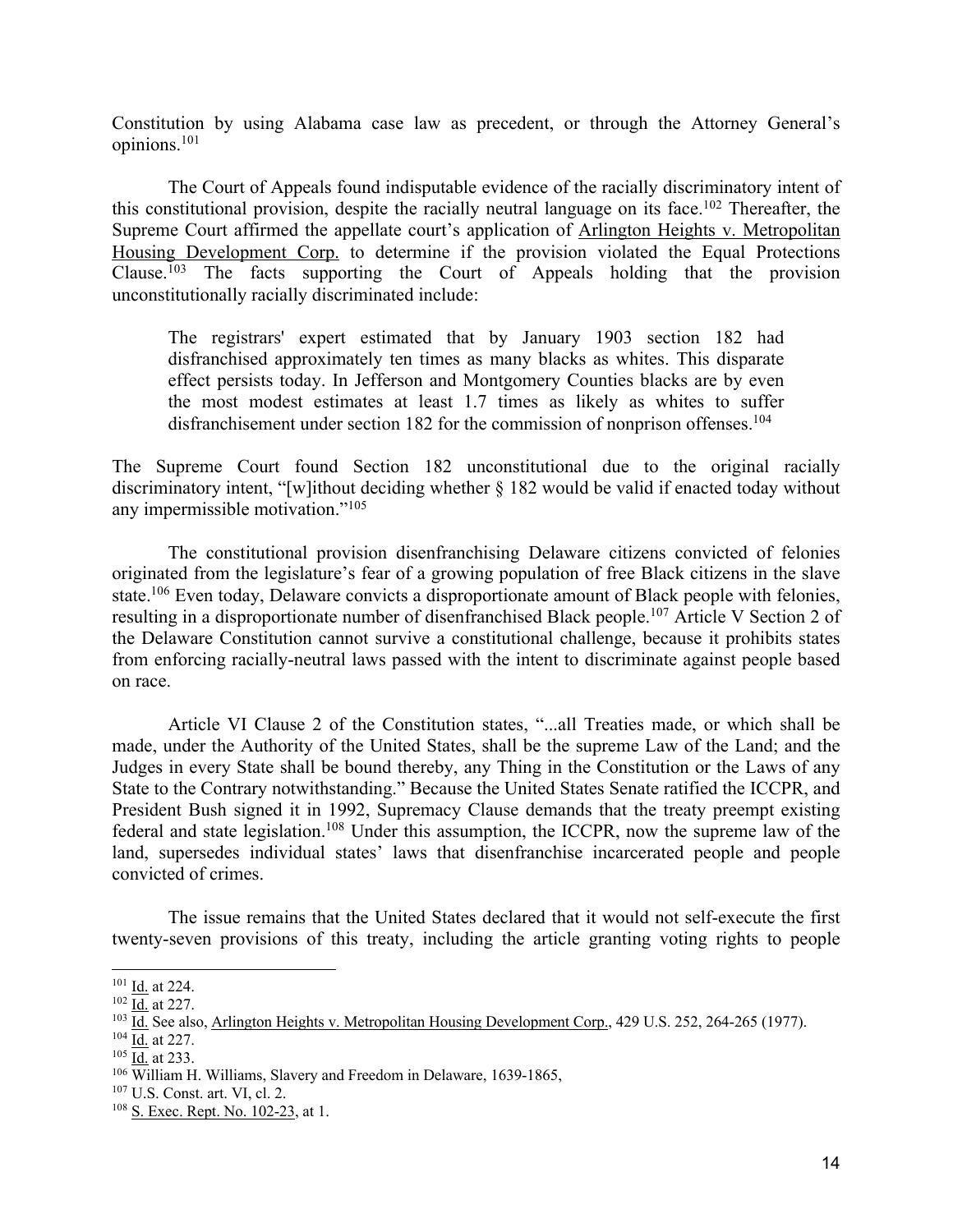convicted of felonies.109 When drafting the RUDs, the United States Senate intended "to clarify that the Covenant will not create a private cause of action in U.S. courts."110 However, instead of clarifying the United States' obligations under the treaty, this declaration opened up confliction interpretations of whether the rights afforded by the ICCPR exist under American law.111

Some legal scholars propose the rights afforded by the ICCPR exist under American law, but that the Senate's declaration creates no standing for people to bring a lawsuit under the nonself-executing articles of the treaty.<sup>112</sup> Others believe that the RUDs prohibit United States courts from enforcing the articles of the ICCPR.<sup>113</sup> The Whitney Doctrine provides that because a selfexecuting treaty incorporates into American law under the Supremacy Clause, one must assume a non-self-executing treaty will not automatically incorporate.114

However, the plain text of the Supremacy Clause assumes treaties become judicially enforceable when ratified by the Senate, regardless of the RUDs submitted to the United Nations.<sup>115</sup> Although the Senate made its declarations with clear legislative intent that the ICCPR does not create a judiciable private action, the argument that the treaty's provision automatically incorporates into domestic law would convince one who ascribes to a Textualist or Founder's Intent interpretation of the Constitution.

### **V. Policy Recommendations Focused on the Dignity of People who are Incarcerated**

### **A. Amend the Delaware Constitution to prohibit the use of disenfranchisement as a punishment for a felony conviction.**

This proposal would repeal the relevant portions of Article V Section 2 of the Delaware Constitution, and add an amendment prohibiting the use of disenfranchisement as a punishment for felony convictions. The current constitutional provision revoking the voting right of Delaware citizens convicted of felonies codifies the legacy of slavery and racism in the state. Coupled with institutional racism in the criminal justice system, this constitutional provision perpetuates racial injustice and violates the dignity of Black Americans. Furthermore, this provision infringes on the dignity of all people with felony convictions, regardless of race, by excluding tens-of-thousands of people from the political process.

#### **B. Repeal Title 15 Chapter 61 of the Delaware Code and pass legislation to enfranchise all people, regardless of their felony conviction status.**

This proposed legislation would repeal Title 15 Chapter 61 and end the disenfranchisement of people with felony convictions. After the state releases a person convicted of a felony from incarceration, it should automatically restore that person's voting rights, regardless of if that person is on parole, probation, or under community supervision. Delaware

<sup>109</sup> Id.

 $110 \underline{\overline{Id}}$  at 19.

 $111$  Chrissy Fox, Implications of the United States' Reservations and Non-Self-Executing Declaration to the ICCPR for Capital Offenders and Foreign Relations, 11 TUL. J. INT'l & COMP. L. 309 (2003).

 $112$  Id.

 $113 \overline{Id}$ .

 $114$  Id. at 309-310.

 $\frac{115}{\underline{Id}}$  at 310.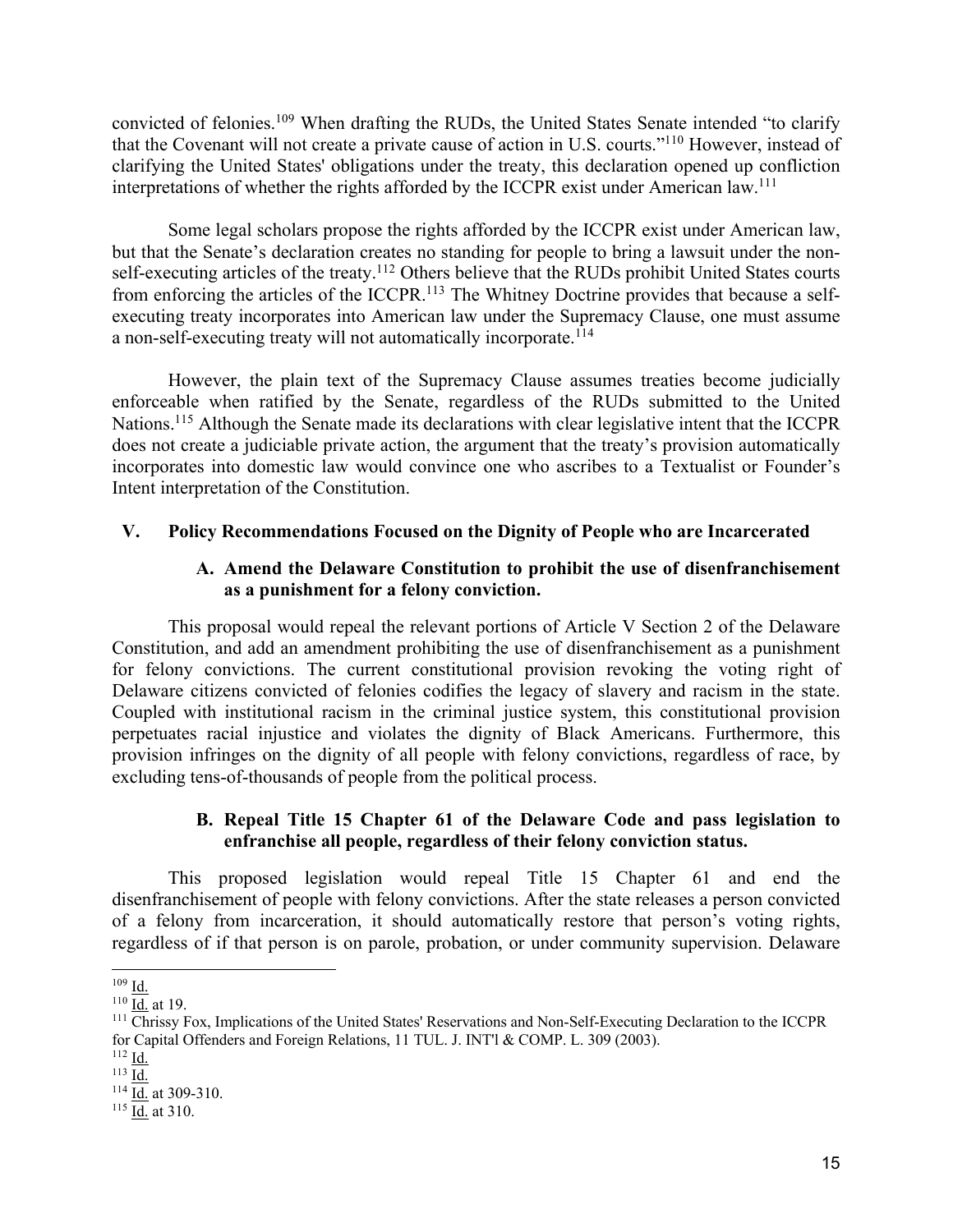should also allow people convicted of felonies to vote absentee while incarcerated, a right already extended to people convicted of misdemeanors and people in prison awaiting trial.<sup>116</sup>

Furthermore, after the legislature grants suffrage to people convicted of felonies, this proposed legislation requires the state to inform the affected individuals about their restored voting rights. This would prevent *de facto* disenfranchisement caused by unawareness that the legislature restored their voting rights.

### **VI. Sample legislation**

### **A. Proposed Amendment to the Delaware Constitution**

#### AN ACT TO AMEND ARTICLE V SECTION 2 OF THE DELAWARE CONSTITUTION

Striking the phrases, "...or person convicted of a crime deemed by law felony," and

...and the General Assembly may impose the forfeiture of the right of suffrage as a punishment for crime. Any person who is disqualified as a voter because of a conviction of a crime deemed by law a felony shall have such disqualification removed upon being pardoned, or after the expiration of the sentence, whichever may first occur. The term 'sentence' as used in this Section shall include all periods of modification of a sentence, such as, but not limited to, probation, parole and suspension. The provision of this paragraph shall not apply to (1) those persons who were convicted of any felony of murder or manslaughter, (except vehicular homicide); or (2) those persons who were convicted of any felony constituting an offense against public administration involving bribery or improper influence or abuse of office, or any like offense under the laws of any state or local jurisdiction, or of the United States, or of the District of Columbia; or (3) those persons who were convicted of any felony constituting a sexual offense, or any like offense under the laws of any state or local jurisdiction or of the United States or of the District of Columbia.

Addition to this section in bold:

## **§ 2. Qualifications for voting; members of the Armed Services of the United States stationed within State; persons disqualified; forfeiture of right.**

Section 2. **The General Assembly recognizes the dignity suffrage affords to the citizens of this State.** Every citizen of this State of the age of twenty-one years who shall have been a resident thereof one year next preceding an election, and for the last three months a resident of the county, and for the last thirty days a resident of the hundred or election district in which he or she may offer to vote, and in which he or she shall have been duly registered as hereinafter provided for, shall be entitled to vote at such election in the hundred or election district of which he or she shall at the time be a resident, and in which he or she shall be registered, for all officers that now are or hereafter may be elected by the people and upon all questions which may be submitted to the vote of the people; provided, however, that no person who shall attain the age of twenty-one years after the first day of January in the year of our Lord, nineteen hundred, or after

 $116$  Supra note 5.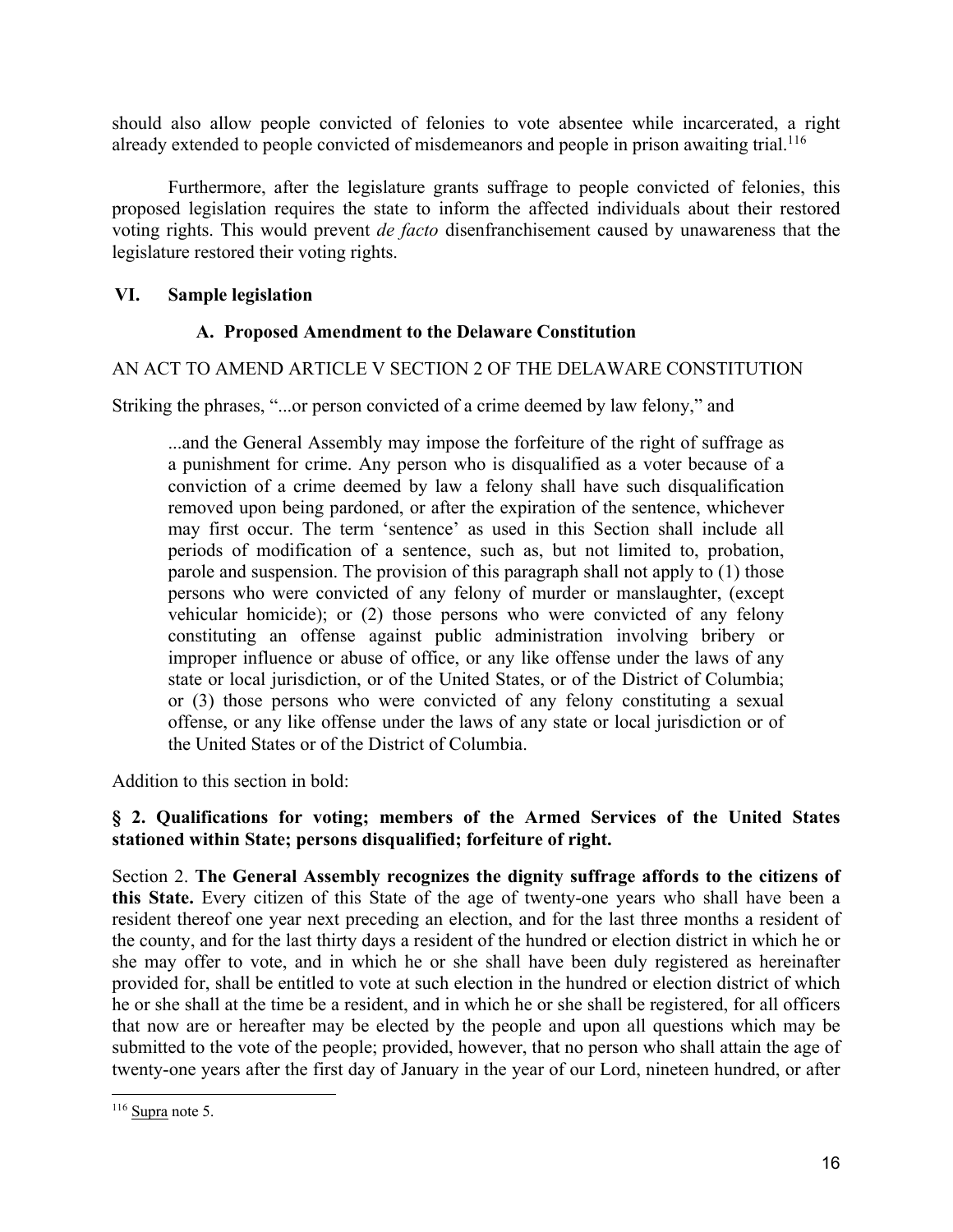that date shall become a citizen of the United States, shall have the right to vote unless he or she shall be able to read this Constitution in the English language and write his or her name; but these requirements shall not apply to any person who by reason of physical disability shall be unable to comply therewith; and provided also, that no person in the military, naval, or marine service of the United States shall be considered as acquiring a residence in this State, by being stationed in any garrison, barrack, or military or naval place or station within this State; and no person adjudged mentally incompetent or incapacitated under the provisions of this Constitution from voting, shall enjoy the right of an elector. **The General Assembly may never impose the forfeiture of the right of suffrage as a punishment for crime.**

## **B. Proposed Amendment to the Delaware Code**

AN ACT TO AMEND TITLE 15 OF THE DELAWARE CODE RELATING TO FELON VOTING RIGHTS.

BE IT ENACTED BY THE GENERAL ASSEMBLY OF THE STATE OF DELAWARE :

Amend Part IV, Title 15, Chapter 61 of the Delaware Code to enfranchise all people who previously lost their right to vote due to a felony conviction.

### **§6101. Statement of Purpose.**

Del. Code Title 15 § 6101 is amended as follows:

Striking the phrase, "whereby such persons may register to vote." Replacing with phrase in bold to read:

The Constitution of the State provides that certain persons who previously lost voting rights because of a felony conviction shall be permitted to vote. It is the purpose of this chapter to provide a procedure to **restore the voting rights of all people previously disenfranchised due to felony conviction or incarceration status.**

**Recognizing the inherent dignity of participating in the political process, any citizen eligible to vote in Delaware prior to a felony conviction and incarceration shall not be disenfranchised as a punishment for a crime.**

#### **§6102. Definitions.**

Del. Code Title 15 § 6102 is amended as follows:

(a) No change.

- (1) Repeal, replace with, "no felony conviction will permanently disenfranchise a person who is otherwise eligible to vote in Delaware."
- (2) [Repealed.]
- (3) Repeal, replace with, "A person charged with a felony who is otherwise eligible to vote in Delaware will not lose their right to vote while incarcerated, or for any period after. A person charged with a felony who is otherwise eligible to vote in Delaware may vote